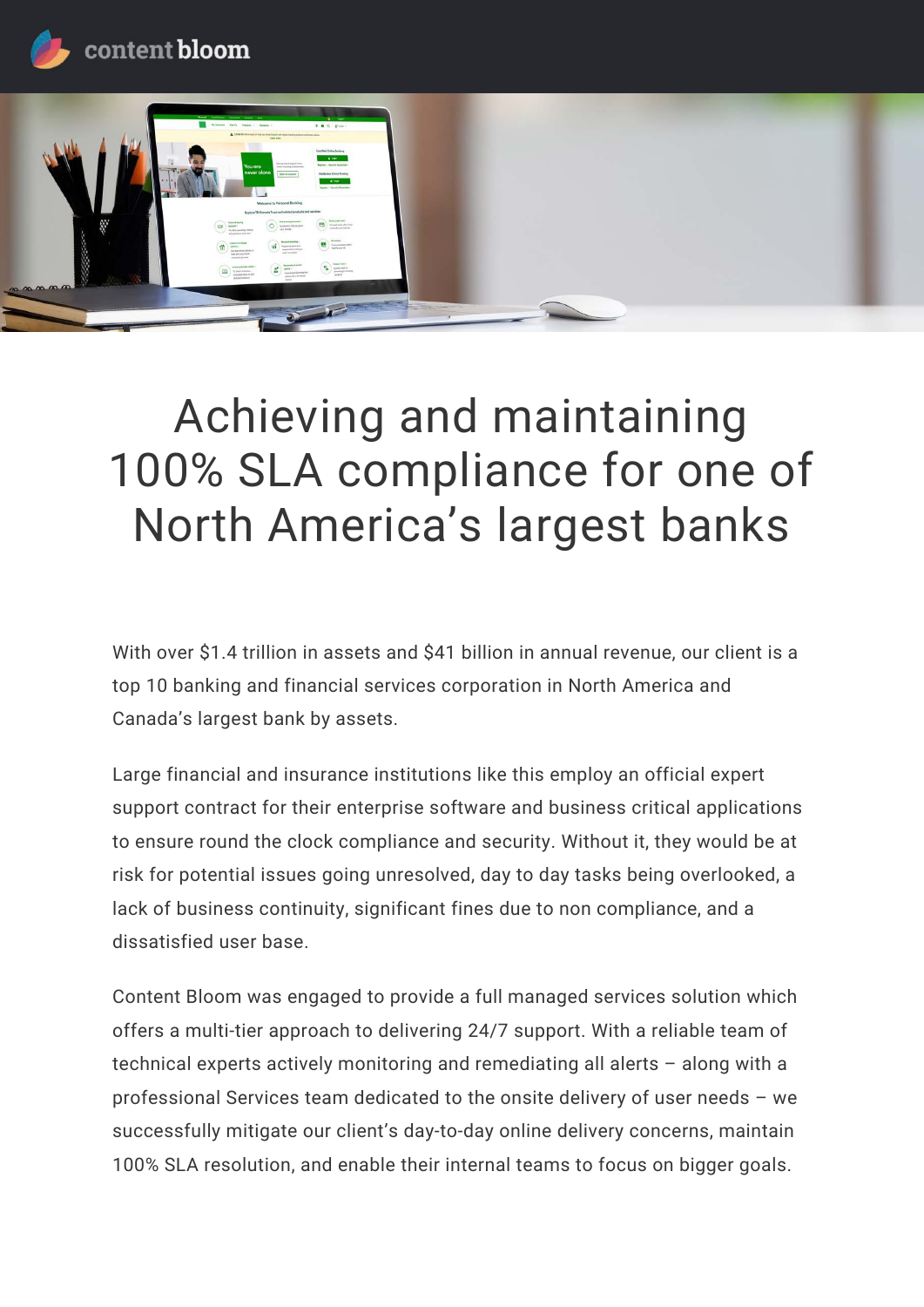### **The Challenges**

As an enterprise in the financial sector, our client operates under very specific, complex regulatory compliance boundaries. Having a secure and scalable technical design is paramount to keep the operations of a large financial institution running smoothly. With nearly 90,000 employees and over 26 million clients worldwide, this requires the perfect balance of expertise and agility.

They were seeking an experienced partner who could take over many of the business-as-usual tasks; delivering swift issue resolution and support for their in-house IT team, with the added ownership of administration and maintenance for their digital infrastructures, and 24/7/365 support to guarantee zero downtime.

Without the proper level of expert support, their internal team is caught in a cycle of juggling and reprioritizing everything from minor issues to large scale system errors.

Along with tight SLA deadlines, our client was facing a significant backlog of outstanding requests and identified enhancements, along with competing business priorities preventing timely resolutions.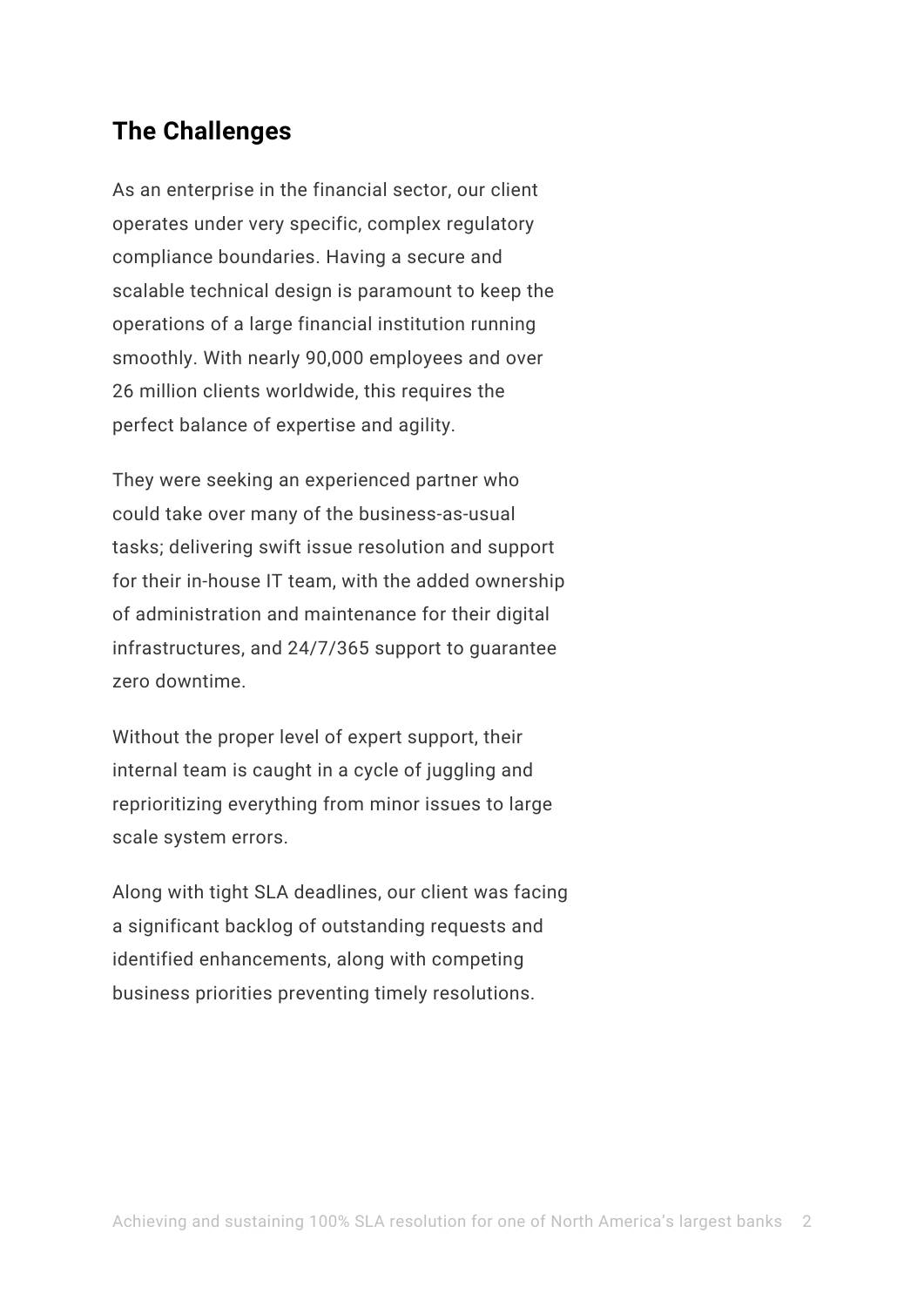# **The Solution**

Because of Content Bloom's full digital proficiency and in-depth sector knowledge, our consultants were able to quickly understand our client's digital eco-system, business goals, and legal requirements to dedicate the relevant technical consultants with the right expert knowledge to design and implement a tailored managed services solution.

To guarantee secure, round-the-clock assistance, all requests and alerts are routed using a tailored business workflow with defined tiers of severity to support the prioritization of tasks. This level of ownership by the Content Bloom team provides flexibility for our client to concentrate on adding value to their business, rather than having to worry about maintaining and supporting their CMS and application infrastructure.

The managed service operates 24/7 help desk support to ensure that each issue that arises is given the appropriate amount of attention and expertise based on the user-defined severity.

All newly created tickets are routed to the on-call agent. If for any reason that ticket is not acknowledged within 30 minutes, it is routed to the next available agent. If the ticket remains unaddressed for an additional 30 minutes, it is then escalated to all agents listed.

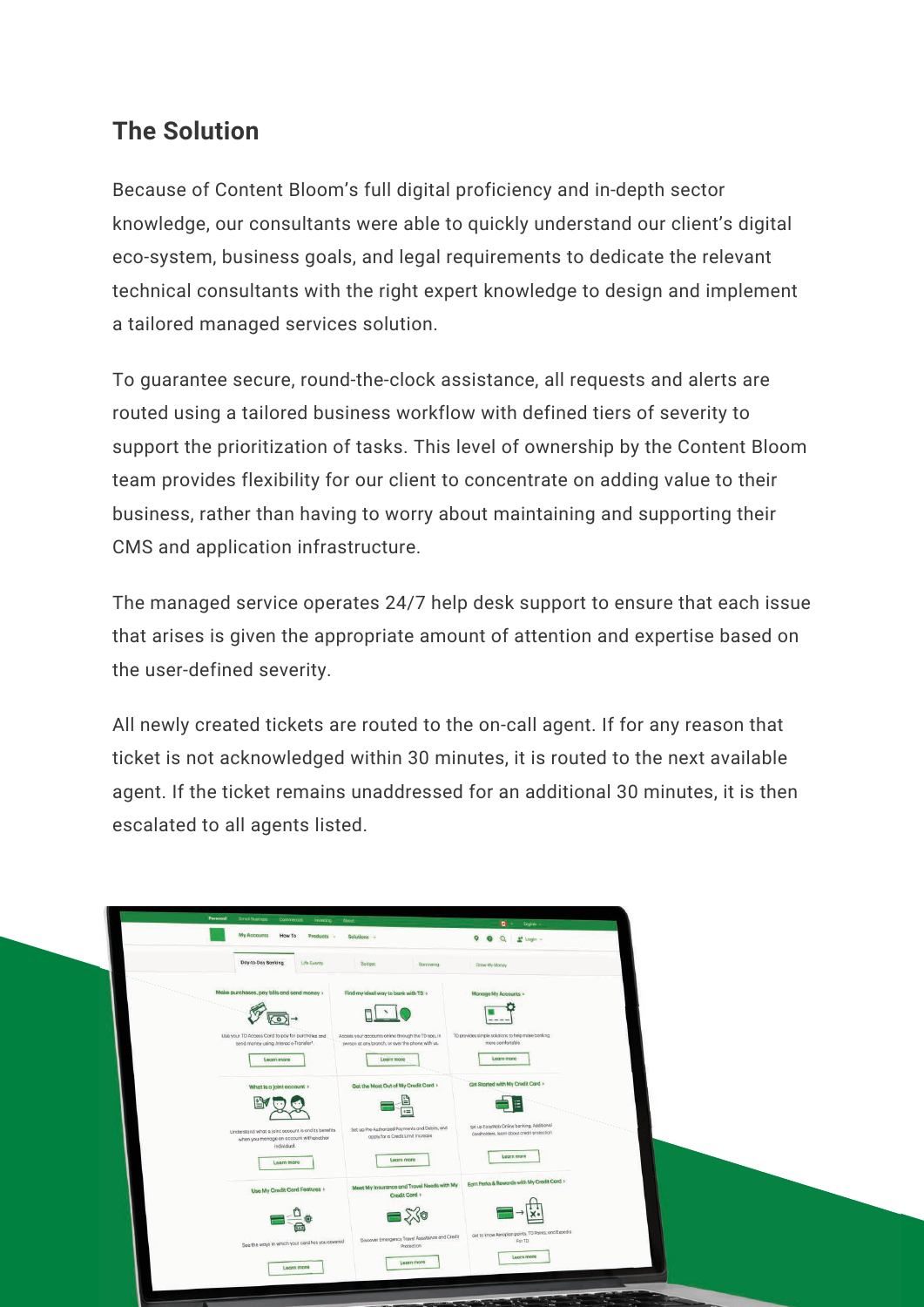#### **A Multi-Tiered Approach**

| <b>Tier 1</b> | <b>Basic issues</b>                                                                                                            |
|---------------|--------------------------------------------------------------------------------------------------------------------------------|
|               | Web content issues<br>$\bullet$<br><b>Routine Tridion issues</b><br>$\bullet$<br><b>General Tridion inquiries</b><br>$\bullet$ |
| <b>Tier 2</b> | In-depth technical support                                                                                                     |
|               | Cache invalidation issues<br>Stuck publishing processes<br>$\bullet$<br>Routine maintenance<br>$\bullet$                       |
| <b>Tier 3</b> | Advanced or complex issues requiring further<br>expert assistance                                                              |
|               | Server spikes<br>$\bullet$<br>Web outages<br>$\bullet$                                                                         |

• Architecture issues and inquiries

Our proactive approach to eliminating potential risks ensures our client is never in danger of system failures or shutdowns that could hinder company progress or risk non compliance.

This managed service was built with scalability in mind to allow for the effortless onboarding of any new internal clients with similar needs, but with the ability to configure and tailor to fit any team's needs.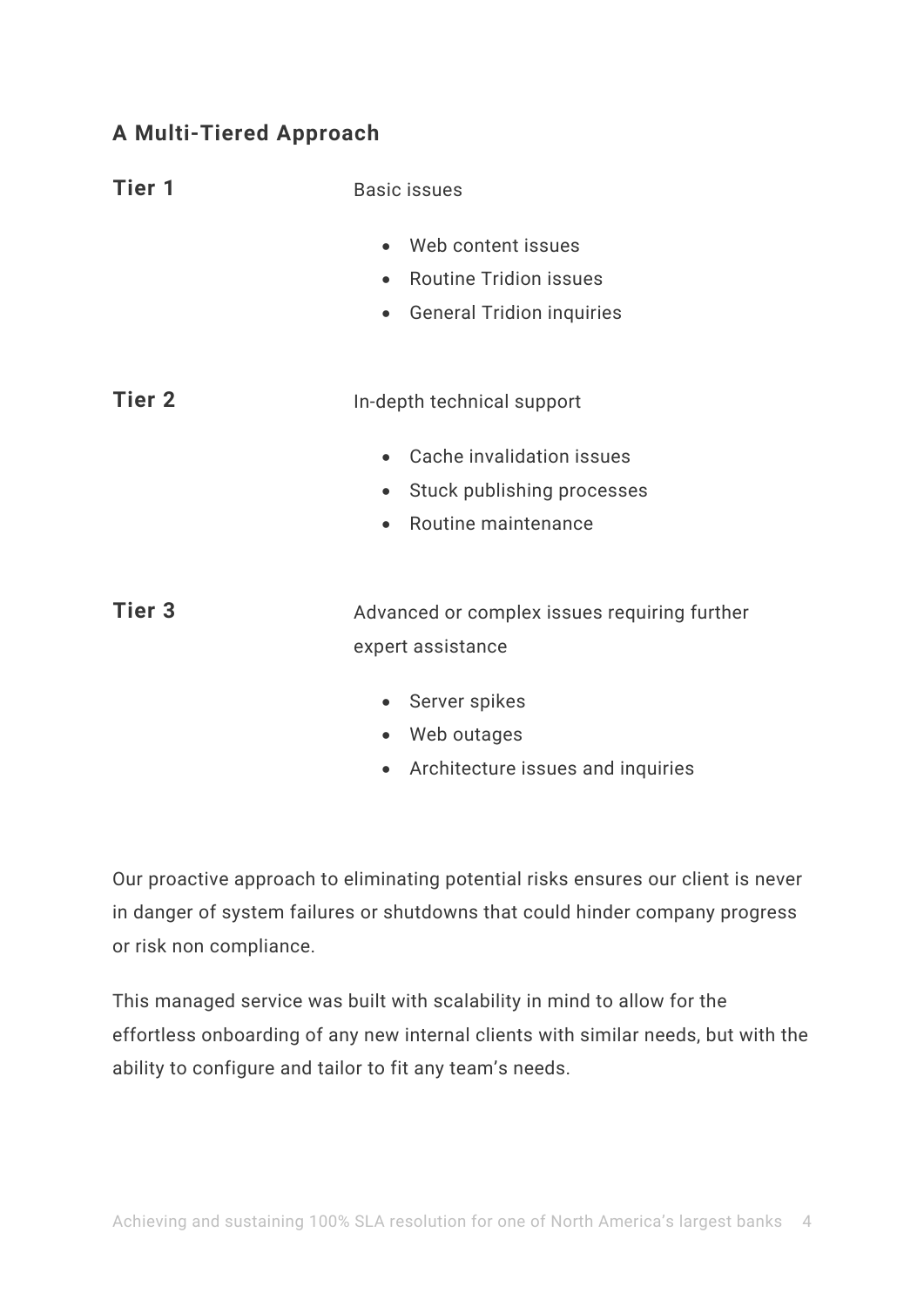# **The Impact**

The foundation of our client's digital estate is Tridion, so they need Tridion to run and run well. The support we provide ensures a smooth, optimized operation.

The key business goal was to provide the right solutions to any issues within the specified SLAs. With all customer support, queries, requests, complaints, and assistance needs fully managed by Content Bloom, our client now enjoys:

- 100% SLA Compliance
- An average ticket acknowledgement time of less than 2 minutes
- An average resolution time of less than 6 hours
- Monthly reporting around all ongoing issues
- Root cause analysis for every critical issue

With the peace of mind that comes with stabilized IT and on-demand access to technical expertise and the advantages of the latest technologies, our client can focus on their larger goal of earning and maintaining quality customer relationships.

# "We are already seeing a big difference from the position we were in before. Content Bloom has exceeded our expectations."

- Client Account Lead